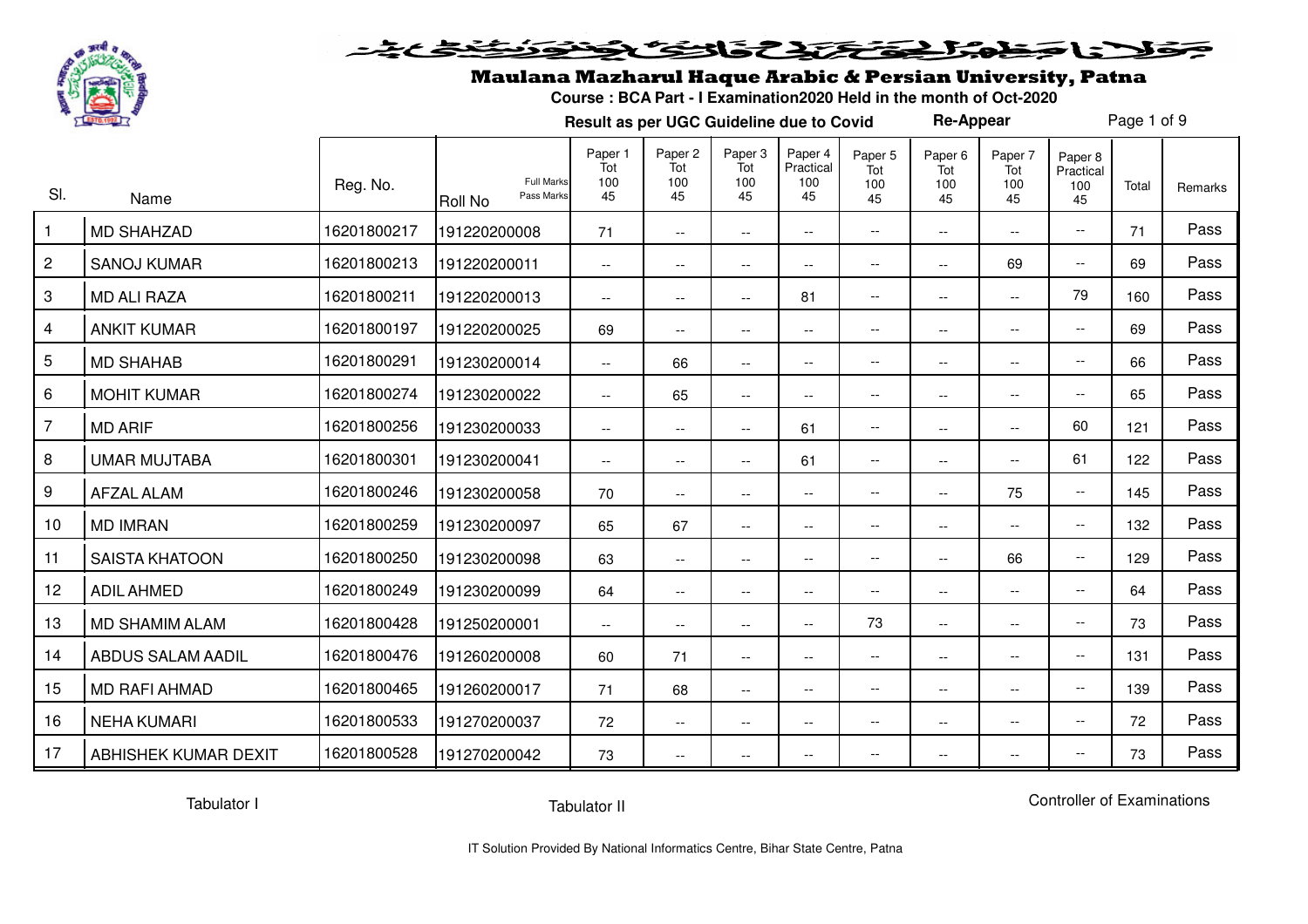

#### <u>متنظیم به</u> فلانا جمطور اخترج تذاخى فخذ

## Maulana Mazharul Haque Arabic & Persian University, Patna

**Course : BCA Part - I Examination2020 Held in the month of Oct-2020**

**Result as per UGC Guideline due to Covid**

Page 2 of 9

**Re-Appear**

| SI. | Name                    | Reg. No.    | <b>Full Marks</b><br>Pass Marks<br>Roll No | Paper 1<br>Tot<br>100<br>45 | Paper 2<br>Tot<br>100<br>45 | Paper 3<br>Tot<br>100<br>45 | Paper 4<br>Practical<br>100<br>45 | Paper 5<br>Tot<br>100<br>45 | Paper 6<br>Tot<br>100<br>45 | Paper 7<br>Tot<br>100<br>45 | Paper 8<br>Practical<br>100<br>45 | Total | Remarks |
|-----|-------------------------|-------------|--------------------------------------------|-----------------------------|-----------------------------|-----------------------------|-----------------------------------|-----------------------------|-----------------------------|-----------------------------|-----------------------------------|-------|---------|
| 18  | <b>VIKASH KUMAR</b>     | 16201800526 | 191270200044                               | 73                          | $\overline{\phantom{a}}$    | $-$                         | $\overline{\phantom{a}}$          | $\overline{\phantom{a}}$    | $\overline{\phantom{m}}$    | $ -$                        | $\overline{\phantom{a}}$          | 73    | Pass    |
| 19  | <b>KAJAL KUMARI</b>     | 16201800525 | 191270200045                               | 72                          | $- -$                       | $\overline{\phantom{a}}$    | $\overline{\phantom{a}}$          | $\overline{\phantom{a}}$    | $\overline{\phantom{m}}$    | $\overline{\phantom{a}}$    | $\overline{\phantom{a}}$          | 72    | Pass    |
| 20  | ALI ABDULLAH SHAIKH HA! | 16201800511 | 191270200059                               | 74                          | $\overline{\phantom{a}}$    | $\overline{\phantom{a}}$    | $\overline{\phantom{a}}$          | $\overline{\phantom{m}}$    | $\overline{\phantom{a}}$    | $\overline{\phantom{m}}$    | $\overline{\phantom{a}}$          | 74    | Pass    |
| 21  | ABHISHEK KUMAR SHARM.   | 16201800509 | 191270200061                               | 71                          | $\overline{\phantom{a}}$    | $\overline{\phantom{a}}$    | $\overline{\phantom{a}}$          | $\overline{\phantom{a}}$    | $\overline{\phantom{a}}$    | $ -$                        | $\overline{\phantom{a}}$          | 71    | Pass    |
| 22  | <b>ESRAR AHMED</b>      | 16201800496 | 191270200072                               | 72                          | $\overline{\phantom{a}}$    | $\overline{\phantom{m}}$    | --                                | $\overline{\phantom{m}}$    | $\overline{\phantom{a}}$    | $- -$                       | $-$                               | 72    | Pass    |
| 23  | <b>SAKSHI KUMARI</b>    | 16201800505 | 191270200088                               | 73                          | $\overline{\phantom{a}}$    | $\overline{\phantom{m}}$    | $\overline{\phantom{a}}$          | $\overline{\phantom{m}}$    | $\overline{\phantom{m}}$    | $\overline{\phantom{a}}$    | $\overline{\phantom{a}}$          | 73    | Pass    |
| 24  | <b>NIDHI KUMARI</b>     | 16201800504 | 191270200089                               | 73                          | $\overline{\phantom{a}}$    | $\overline{\phantom{a}}$    | $\overline{\phantom{a}}$          | $\overline{\phantom{a}}$    | $\overline{\phantom{a}}$    | $\overline{\phantom{a}}$    | --                                | 73    | Pass    |
| 25  | <b>AMAN KHAN</b>        | 16201806713 | 191310200028                               | 72                          | $\overline{\phantom{a}}$    | $\overline{\phantom{a}}$    | $-$                               | $\overline{\phantom{m}}$    | $\overline{\phantom{a}}$    | $\overline{\phantom{a}}$    | $\overline{\phantom{a}}$          | 72    | Pass    |
| 26  | PRAHALAD KUMAR          | 16201806712 | 191310200029                               | $\overline{\phantom{a}}$    | $\overline{\phantom{a}}$    | $-$                         | $\overline{\phantom{a}}$          | $\overline{\phantom{m}}$    | $\overline{\phantom{a}}$    | 72                          | $\overline{\phantom{a}}$          | 72    | Pass    |
| 27  | SURYA JYOTI ASHIRWAD    | 16201806711 | 191310200030                               | $\overline{\phantom{a}}$    | $\overline{\phantom{a}}$    | --                          | $-$                               | $\overline{\phantom{a}}$    | $\overline{\phantom{a}}$    | 71                          | $\overline{\phantom{a}}$          | 71    | Pass    |
| 28  | NAVNEET KUMAR CHOUDH    | 16201806509 | 191310200033                               | --                          | $\overline{\phantom{a}}$    | --                          | --                                | $\overline{\phantom{m}}$    | $\overline{\phantom{a}}$    | 71                          | $\overline{\phantom{a}}$          | 71    | Pass    |
| 29  | <b>RABRI KUMARI</b>     | 16201805237 | 191440200003                               | 70                          | 72                          | $\overline{\phantom{a}}$    | --                                | $\overline{\phantom{m}}$    | $\overline{\phantom{a}}$    | $\overline{\phantom{m}}$    | $\overline{\phantom{a}}$          | 142   | Pass    |
| 30  | <b>AHMAD RAZA</b>       | 16201805234 | 191440200006                               | $\overline{\phantom{a}}$    | $\overline{\phantom{a}}$    | $-$                         | 72                                | $\overline{\phantom{a}}$    | $\overline{\phantom{a}}$    | $ -$                        | 71                                | 143   | Pass    |
| 31  | <b>MD ASIF REZA</b>     | 16201805216 | 191440200022                               | $\overline{\phantom{a}}$    | $\overline{\phantom{a}}$    | $\overline{\phantom{a}}$    | --                                | $\overline{\phantom{m}}$    | $\overline{\phantom{a}}$    | $ -$                        | 70                                | 70    | Pass    |
| 32  | <b>SUJIT KUMAR SAH</b>  | 16201801062 | 191460200028                               | $\overline{\phantom{a}}$    | 68                          | $\overline{\phantom{a}}$    | $\overline{\phantom{a}}$          | $\overline{\phantom{m}}$    | $\overline{\phantom{m}}$    | 65                          | $\overline{\phantom{a}}$          | 133   | Pass    |
| 33  | <b>MD SAFDAR DAUD</b>   | 16201801060 | 191460200030                               | $-\, -$                     | 65                          | $\overline{\phantom{m}}$    | $\overline{\phantom{a}}$          | $\overline{\phantom{a}}$    | $\overline{\phantom{a}}$    | $\overline{\phantom{a}}$    | --                                | 65    | Pass    |
| 34  | <b>NASAR SHAMSI</b>     | 16201801057 | 191460200033                               | $- -$                       | $- -$                       | $-$                         | $- -$                             | $\overline{\phantom{a}}$    | $\overline{\phantom{a}}$    | 66                          | $-$                               | 66    | Pass    |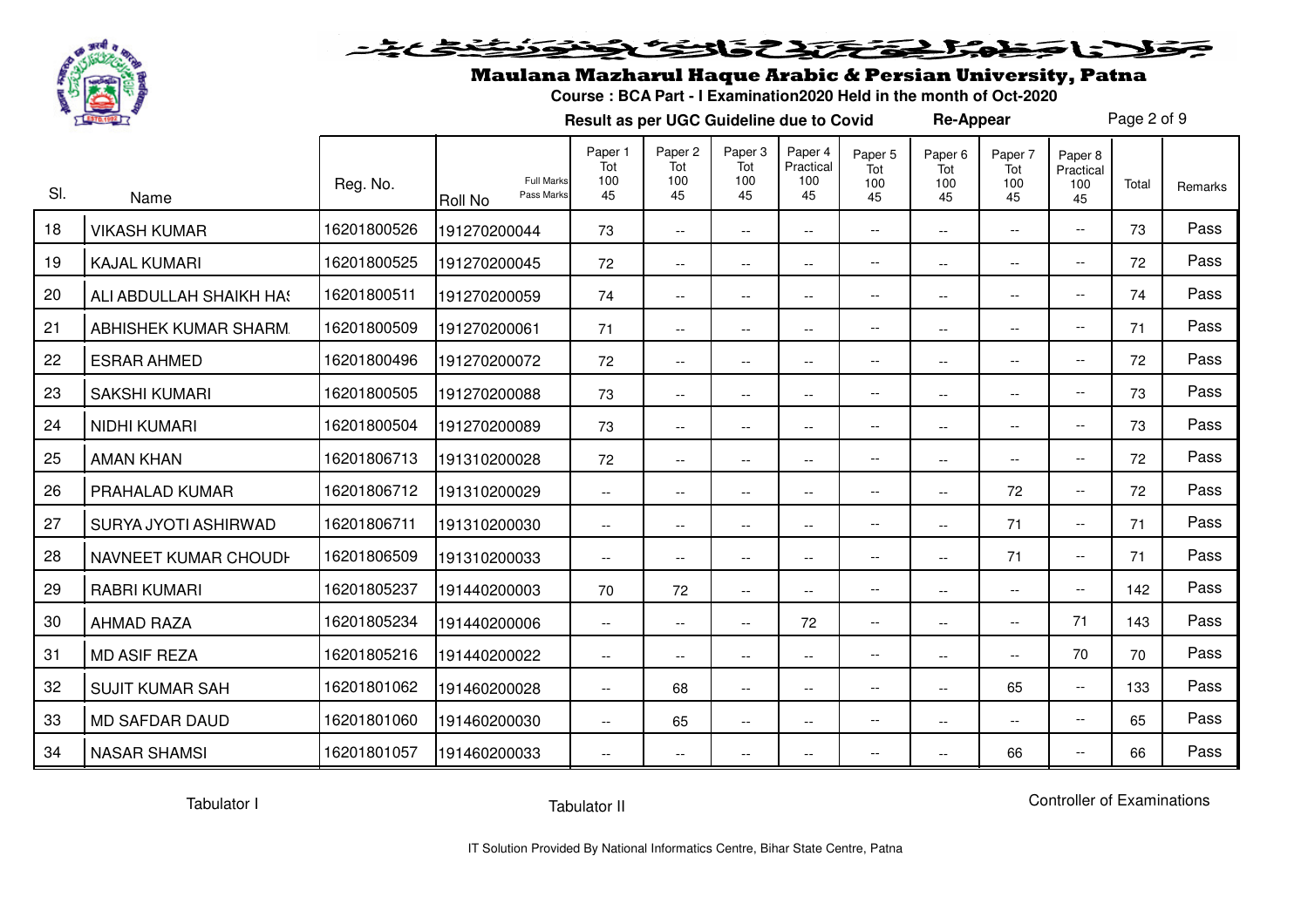

#### فكفضخ عجت فلأنا جمط وتركيح تحافظ فلانتفاق

## Maulana Mazharul Haque Arabic & Persian University, Patna

**Course : BCA Part - I Examination2020 Held in the month of Oct-2020**

**Result as per UGC Guideline due to Covid**

Page 3 of 9

**Re-Appear**

| SI. | Name                   | Reg. No.    | <b>Full Marks</b><br>Pass Marks<br><b>Roll No</b> | Paper 1<br>Tot<br>100<br>45 | Paper 2<br>Tot<br>100<br>45 | Paper 3<br>Tot<br>100<br>45 | Paper 4<br>Practical<br>100<br>45 | Paper 5<br>Tot<br>100<br>45 | Paper <sub>6</sub><br>Tot<br>100<br>45 | Paper 7<br>Tot<br>100<br>45 | Paper 8<br>Practical<br>100<br>45 | Total | Remarks |
|-----|------------------------|-------------|---------------------------------------------------|-----------------------------|-----------------------------|-----------------------------|-----------------------------------|-----------------------------|----------------------------------------|-----------------------------|-----------------------------------|-------|---------|
| 35  | ROHIT KUMAR MISHRA     | 16201801053 | 191460200037                                      | $\overline{\phantom{a}}$    | $\overline{\phantom{a}}$    | $\overline{\phantom{a}}$    | $\overline{\phantom{a}}$          | $\overline{\phantom{a}}$    | $-$                                    | 69                          | $- -$                             | 69    | Pass    |
| 36  | <b>MAYANK KUMAR</b>    | 16201801052 | 191460200038                                      | $- -$                       | 66                          | $\overline{\phantom{a}}$    | $\overline{\phantom{a}}$          | $\overline{\phantom{a}}$    | $\overline{\phantom{a}}$               | $\overline{\phantom{a}}$    | $\overline{\phantom{a}}$          | 66    | Pass    |
| 37  | <b>ABHISHEK KUMAR</b>  | 16201801043 | 191460200047                                      | $\overline{\phantom{a}}$    | $-\, -$                     | $\hspace{0.05cm} \ldots$    | $\overline{\phantom{a}}$          | $\overline{\phantom{a}}$    | $\overline{\phantom{a}}$               | 68                          | $\overline{\phantom{a}}$          | 68    | Pass    |
| 38  | MD. SONU ALAM          | 16201801042 | 191460200048                                      | $\overline{\phantom{a}}$    | 65                          | $\overline{\phantom{a}}$    | $-$                               | $-\,$ $-$                   | $\overline{\phantom{a}}$               | $\overline{\phantom{a}}$    | $\overline{\phantom{a}}$          | 65    | Pass    |
| 39  | MD. ASHIQUE            | 16201801038 | 191460200052                                      | $\overline{\phantom{a}}$    | 63                          | $\overline{\phantom{a}}$    | $ -$                              | $\overline{\phantom{a}}$    | $\overline{\phantom{a}}$               | 66                          | $\overline{\phantom{a}}$          | 129   | Pass    |
| 40  | <b>CHANDAN KUMAR</b>   | 16201801036 | 191460200054                                      | $\overline{\phantom{a}}$    | 65                          | $\overline{\phantom{a}}$    | $\overline{\phantom{a}}$          | $\overline{\phantom{a}}$    | $\overline{\phantom{a}}$               | $\overline{\phantom{a}}$    | $- -$                             | 65    | Pass    |
| 41  | <b>PAMMI KUMARI</b>    | 16201801034 | 191460200056                                      | 68                          | 68                          | $\overline{\phantom{a}}$    | $\overline{\phantom{a}}$          | $\overline{\phantom{a}}$    | $\overline{\phantom{a}}$               | $\overline{\phantom{a}}$    | $\overline{\phantom{a}}$          | 136   | Pass    |
| 42  | <b>MUSKAN KUMARI</b>   | 16201801033 | 191460200057                                      | 69                          | 69                          | $\overline{\phantom{a}}$    | $\overline{\phantom{a}}$          | $\overline{\phantom{a}}$    | $\overline{\phantom{a}}$               | $\overline{\phantom{a}}$    | $\overline{\phantom{a}}$          | 138   | Pass    |
| 43  | <b>AMRITA KUMARI</b>   | 16201705839 | 181520200001                                      | $\overline{\phantom{a}}$    | $\overline{\phantom{a}}$    | $\overline{\phantom{a}}$    | $\overline{\phantom{a}}$          | 72                          | $\overline{\phantom{a}}$               | $\overline{\phantom{a}}$    | $\overline{\phantom{m}}$          | 72    | Pass    |
| 44  | <b>ANIL KUMAR SAH</b>  | 16201801370 | 191590200006                                      | 68                          | $\overline{\phantom{a}}$    | $\overline{\phantom{a}}$    | $-$                               | $\overline{\phantom{a}}$    | $\overline{\phantom{a}}$               | 67                          | $\overline{\phantom{a}}$          | 135   | Pass    |
| 45  | <b>RAJAT</b>           | 16201705916 | 181610200012                                      | $\overline{\phantom{a}}$    | $\overline{\phantom{a}}$    | 70                          | $\overline{\phantom{a}}$          | $\overline{\phantom{a}}$    | $\overline{\phantom{a}}$               | $\overline{\phantom{a}}$    | $\overline{\phantom{a}}$          | 70    | Pass    |
| 46  | <b>MD JABIR</b>        | 16201705897 | 181610200025                                      | $\overline{\phantom{a}}$    | $\overline{\phantom{a}}$    | $\overline{\phantom{m}}$    | $\overline{\phantom{a}}$          | 70                          | $\overline{\phantom{a}}$               | $\overline{\phantom{a}}$    | $- -$                             | 70    | Pass    |
| 47  | <b>SHADAB SIDDIQUE</b> | 16201801402 | 191610200018                                      | $\overline{\phantom{a}}$    | 69                          | $\overline{\phantom{a}}$    | $\overline{\phantom{a}}$          | $\overline{\phantom{a}}$    | $\overline{\phantom{a}}$               | $\overline{\phantom{a}}$    | $\overline{\phantom{a}}$          | 69    | Pass    |
| 48  | <b>VIKASH KUMAR</b>    | 16201806513 | 191690200017                                      | 60                          | $\overline{\phantom{a}}$    | $\overline{\phantom{a}}$    | $ -$                              | $\overline{\phantom{a}}$    | $\overline{\phantom{a}}$               | $\overline{\phantom{a}}$    | $\overline{\phantom{a}}$          | 60    | Pass    |
| 49  | <b>RAUSHNI KHATOON</b> | 16201801622 | 191690200052                                      | 65                          | $\overline{\phantom{a}}$    | $\overline{\phantom{a}}$    | $\overline{\phantom{a}}$          | $\overline{\phantom{a}}$    | $\overline{\phantom{a}}$               | $\overline{\phantom{a}}$    | $\overline{\phantom{a}}$          | 65    | Pass    |
| 50  | ANISH KUMAR SHARMA     | 16201804481 | 191720200015                                      | 73                          | $- -$                       | $\overline{\phantom{a}}$    | $\overline{\phantom{a}}$          | $\overline{\phantom{a}}$    | $\overline{\phantom{a}}$               | $\overline{\phantom{a}}$    | $\overline{\phantom{a}}$          | 73    | Pass    |
| 51  | <b>IRSHAD ALI</b>      | 16201804470 | 191720200023                                      | 72                          | $\overline{\phantom{a}}$    | $\overline{\phantom{a}}$    | $\overline{\phantom{a}}$          | $\overline{\phantom{m}}$    | $\overline{\phantom{a}}$               | $\overline{\phantom{a}}$    | $\overline{\phantom{a}}$          | 72    | Pass    |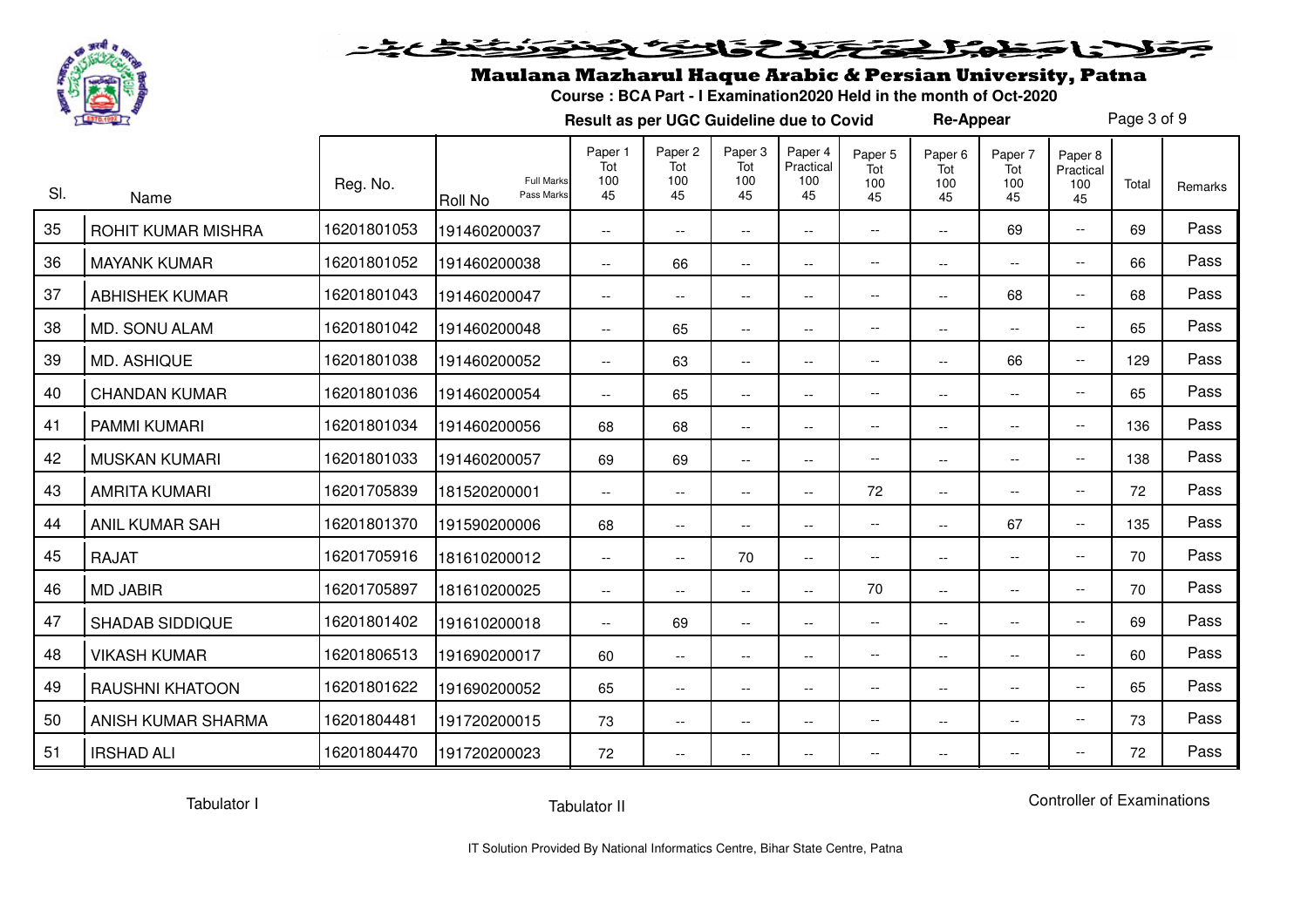

#### فكفخلخ فلانا متعالى تكتك كتابك فانتكأ

## Maulana Mazharul Haque Arabic & Persian University, Patna

**Course : BCA Part - I Examination2020 Held in the month of Oct-2020**

**Result as per UGC Guideline due to Covid**

Page 4 of 9

**Re-Appear**

| SI. | Name                      | Reg. No.    | <b>Full Marks</b><br>Pass Marks<br><b>Roll No</b> | Paper 1<br>Tot<br>100<br>45 | Paper <sub>2</sub><br>Tot<br>100<br>45 | Paper 3<br>Tot<br>100<br>45 | Paper 4<br>Practical<br>100<br>45 | Paper <sub>5</sub><br>Tot<br>100<br>45 | Paper <sub>6</sub><br>Tot<br>100<br>45 | Paper 7<br>Tot<br>100<br>45 | Paper 8<br>Practical<br>100<br>45 | Total | Remarks |
|-----|---------------------------|-------------|---------------------------------------------------|-----------------------------|----------------------------------------|-----------------------------|-----------------------------------|----------------------------------------|----------------------------------------|-----------------------------|-----------------------------------|-------|---------|
| 52  | <b>SONU KUMAR</b>         | 16201804464 | 191720200029                                      | 72                          | $\overline{\phantom{a}}$               | $\overline{\phantom{a}}$    | $-$                               | $\overline{\phantom{a}}$               | $\overline{\phantom{a}}$               | $\overline{\phantom{a}}$    | $\overline{\phantom{a}}$          | 72    | Pass    |
| 53  | KUMARI MANISHA KUSHHV     | 16201804452 | 191720200040                                      | 73                          | $- -$                                  | $\overline{\phantom{a}}$    | $\overline{\phantom{a}}$          | $\overline{\phantom{a}}$               | $\overline{\phantom{a}}$               | $ -$                        | $- -$                             | 73    | Pass    |
| 54  | <b>ZABIR HUSSAIN</b>      | 16201807354 | 191720200050                                      | 71                          | $\overline{\phantom{a}}$               | $\overline{\phantom{a}}$    | $\overline{\phantom{a}}$          | $\overline{\phantom{a}}$               | $\overline{\phantom{a}}$               | $ -$                        | $- -$                             | 71    | Pass    |
| 55  | <b>MOHIT KUMAR</b>        | 16201801719 | 191790200005                                      | 72                          | $\overline{\phantom{a}}$               | $\overline{\phantom{a}}$    | $\overline{\phantom{a}}$          | $\overline{\phantom{a}}$               | $\overline{\phantom{a}}$               | $\overline{\phantom{a}}$    | $ -$                              | 72    | Pass    |
| 56  | <b>RAJU KUMAR</b>         | 16201706080 | 181860200011                                      | $\overline{\phantom{a}}$    | 74                                     | $\overline{\phantom{a}}$    | $\overline{\phantom{a}}$          | $\overline{\phantom{a}}$               | $\overline{\phantom{a}}$               | $\overline{\phantom{a}}$    | $- -$                             | 74    | Pass    |
| 57  | <b>ABU UMAR</b>           | 16201706090 | 181880200016                                      | $\overline{\phantom{a}}$    | $\overline{\phantom{a}}$               | $\overline{\phantom{a}}$    | 65                                | $\overline{\phantom{m}}$               | $\overline{\phantom{a}}$               | $\overline{\phantom{a}}$    | 67                                | 132   | Pass    |
| 58  | <b>KUMARI KOMAL</b>       | 16201806812 | 191880200009                                      | $\overline{\phantom{a}}$    | $\overline{\phantom{a}}$               | 64                          | $\overline{\phantom{a}}$          | $\overline{\phantom{m}}$               | $\overline{\phantom{a}}$               | $\overline{\phantom{a}}$    | $\overline{\phantom{a}}$          | 64    | Pass    |
| 59  | <b>ABU RUMAN</b>          | 16201706113 | 181900200067                                      | $\overline{\phantom{a}}$    | 57                                     | $- -$                       | $\overline{\phantom{a}}$          | $\hspace{0.05cm} \ldots$               | $\overline{\phantom{a}}$               | $\overline{\phantom{a}}$    | $- -$                             | 57    | Pass    |
| 60  | <b>MD. SHARIQUE</b>       | 16201706098 | 181900200080                                      | $ -$                        | 60                                     | $\overline{\phantom{a}}$    | --                                | $\overline{\phantom{a}}$               | $\overline{\phantom{a}}$               | $ -$                        | --                                | 60    | Pass    |
| 61  | <b>MD DANISH ROOHANI</b>  | 16201805829 | 191900200047                                      | $\overline{\phantom{a}}$    | 63                                     | $\overline{\phantom{a}}$    | --                                | $\overline{\phantom{a}}$               | $\overline{\phantom{a}}$               | $\overline{\phantom{a}}$    | $- -$                             | 63    | Pass    |
| 62  | <b>NOORI NAZ</b>          | 16201805828 | 191900200048                                      | $ -$                        | 62                                     | $\overline{\phantom{a}}$    | $\overline{\phantom{a}}$          | $\overline{\phantom{a}}$               | $\overline{\phantom{a}}$               | $ -$                        | $\overline{\phantom{a}}$          | 62    | Pass    |
| 63  | SIRAJUL HAQUE             | 16201805826 | 191900200050                                      | 50                          | 52                                     | $\overline{\phantom{a}}$    | --                                | $\overline{\phantom{a}}$               | $\overline{\phantom{a}}$               | $ -$                        | $-$                               | 102   | Pass    |
| 64  | <b>MD NAHID ALAM</b>      | 16201805807 | 191900200053                                      | $\overline{\phantom{a}}$    | 51                                     | $\overline{\phantom{a}}$    | $-$                               | $\overline{\phantom{a}}$               | $\overline{\phantom{a}}$               | $\overline{\phantom{a}}$    | $\overline{\phantom{a}}$          | 51    | Pass    |
| 65  | MD TAUQEER ALAM           | 16201805806 | 191900200054                                      | $\overline{\phantom{a}}$    | 55                                     | $\overline{\phantom{a}}$    | $\overline{\phantom{a}}$          | $\overline{\phantom{a}}$               | $\overline{\phantom{a}}$               | $\overline{\phantom{a}}$    | $\overline{\phantom{a}}$          | 55    | Pass    |
| 66  | <b>IMTIYAZ PARWEEN</b>    | 16201805805 | 191900200055                                      | $\overline{\phantom{a}}$    | 59                                     | $\overline{\phantom{a}}$    | $\overline{\phantom{a}}$          | $\overline{\phantom{a}}$               | $\overline{\phantom{a}}$               | $ -$                        | $- -$                             | 59    | Pass    |
| 67  | <b>DEEPAK KUMAR GUPTA</b> | 16201805798 | 191900200061                                      | $\overline{\phantom{m}}$    | 60                                     | $\overline{\phantom{a}}$    | $\overline{\phantom{a}}$          | $\overline{\phantom{a}}$               | $\overline{\phantom{a}}$               | $\overline{\phantom{m}}$    | $- -$                             | 60    | Pass    |
| 68  | <b>MD ASIF REZA</b>       | 16201805796 | 191900200062                                      | $\overline{\phantom{a}}$    | 59                                     | $\overline{\phantom{a}}$    | $\overline{\phantom{a}}$          | $\overline{\phantom{m}}$               | $\overline{\phantom{a}}$               | $\overline{\phantom{a}}$    | $\overline{\phantom{a}}$          | 59    | Pass    |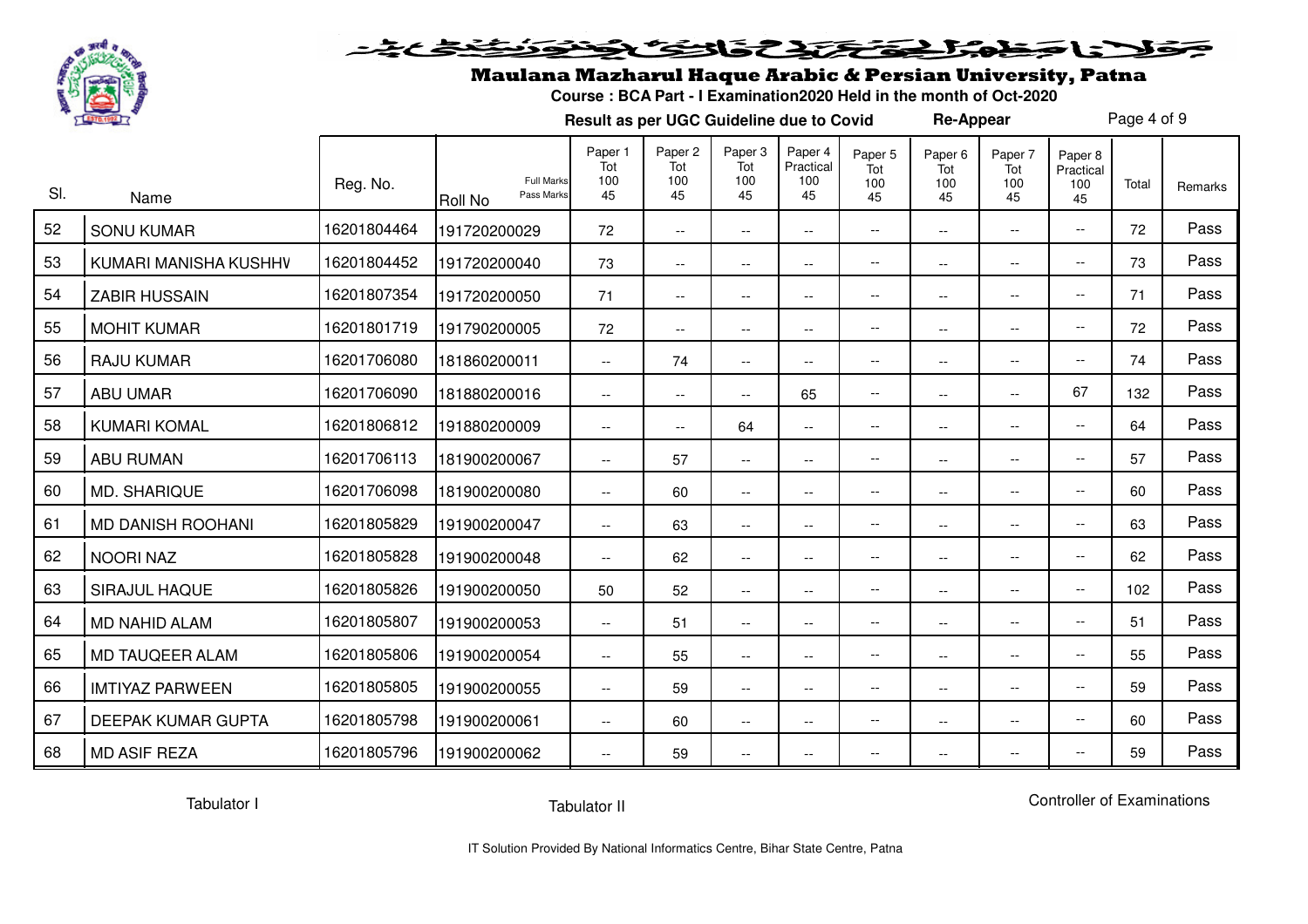

#### <u>متنظیم به</u> فلانا حطمته المتخفخ تخافخا تكاف

## Maulana Mazharul Haque Arabic & Persian University, Patna

**Course : BCA Part - I Examination2020 Held in the month of Oct-2020**

**Result as per UGC Guideline due to Covid**

Page 5 of 9

**Re-Appear**

| SI. | Name                    | Reg. No.    | <b>Full Marks</b><br>Pass Marks<br><b>Roll No</b> | Paper 1<br>Tot<br>100<br>45 | Paper <sub>2</sub><br>Tot<br>100<br>45 | Paper 3<br>Tot<br>100<br>45 | Paper 4<br>Practical<br>100<br>45 | Paper 5<br>Tot<br>100<br>45 | Paper 6<br>Tot<br>100<br>45 | Paper 7<br>Tot<br>100<br>45 | Paper 8<br>Practical<br>100<br>45 | Total | Remarks |
|-----|-------------------------|-------------|---------------------------------------------------|-----------------------------|----------------------------------------|-----------------------------|-----------------------------------|-----------------------------|-----------------------------|-----------------------------|-----------------------------------|-------|---------|
| 69  | <b>AJMAL ALAM</b>       | 16201805578 | 191900200092                                      | $\overline{\phantom{a}}$    | 62                                     | $\overline{\phantom{a}}$    | $\overline{\phantom{a}}$          | $\overline{\phantom{a}}$    | $\overline{\phantom{a}}$    | $- -$                       | $\overline{\phantom{a}}$          | 62    | Pass    |
| 70  | <b>BINU KUMAR SINGH</b> | 16201806514 | 192000200004                                      | 67                          | $\overline{\phantom{a}}$               | $\overline{\phantom{a}}$    | $-$                               | $\overline{\phantom{a}}$    | $\overline{\phantom{a}}$    | $-$                         | $\overline{\phantom{a}}$          | 67    | Pass    |
| 71  | <b>AVINASH KUMAR</b>    | 16201802043 | 192000200007                                      | 69                          | $\overline{\phantom{m}}$               | $\overline{\phantom{a}}$    | $\overline{\phantom{m}}$          | $-\,$ $-$                   | $\overline{\phantom{a}}$    | $\overline{\phantom{a}}$    | $\overline{\phantom{a}}$          | 69    | Pass    |
| 72  | RUPESH RANJAN SHARMA    | 16201802041 | 192000200009                                      | 70                          | $\overline{\phantom{a}}$               | $\overline{\phantom{a}}$    | $-$                               | $\overline{\phantom{a}}$    | $ -$                        | $\overline{\phantom{a}}$    | $\overline{\phantom{a}}$          | 70    | Pass    |
| 73  | <b>GAUTAM KUMAR</b>     | 16201802037 | 192000200013                                      | 69                          | $\overline{\phantom{a}}$               | $\overline{\phantom{a}}$    | $\overline{\phantom{m}}$          | $\overline{\phantom{m}}$    | $\overline{\phantom{a}}$    | $- -$                       | $\overline{\phantom{a}}$          | 69    | Pass    |
| 74  | <b>AMIT KUMAR</b>       | 16201802036 | 192000200014                                      | 70                          | $-$                                    | $ -$                        | $-$                               | $-\,$ $-$                   | $ -$                        | $\overline{\phantom{a}}$    | $\overline{\phantom{a}}$          | 70    | Pass    |
| 75  | PRINCE KUMAR JHA        | 16201802031 | 192000200019                                      | 70                          | $\overline{\phantom{a}}$               | $\overline{\phantom{a}}$    | $-$                               | $\overline{\phantom{a}}$    | $\overline{\phantom{a}}$    | $\overline{\phantom{a}}$    | $\overline{\phantom{a}}$          | 70    | Pass    |
| 76  | <b>AKSHAY AKARSH</b>    | 16201804503 | 192030200005                                      | $\overline{\phantom{a}}$    | 72                                     | $\overline{\phantom{a}}$    | $\overline{\phantom{a}}$          | $\hspace{0.05cm} \ldots$    | $\overline{\phantom{a}}$    | $- -$                       | $\overline{\phantom{a}}$          | 72    | Pass    |
| 77  | <b>CHHOTI KUMARI</b>    | 16201804501 | 192030200007                                      | $\overline{\phantom{a}}$    | 69                                     | $\overline{\phantom{a}}$    | $-$                               | $\overline{\phantom{a}}$    | $ -$                        | $- -$                       | $\overline{\phantom{a}}$          | 69    | Pass    |
| 78  | <b>SAURAV KUMAR</b>     | 16201804509 | 192060200002                                      | $\overline{\phantom{a}}$    | 71                                     | $\overline{\phantom{a}}$    | $-$                               | $\overline{\phantom{a}}$    | $\overline{\phantom{a}}$    | $\overline{\phantom{a}}$    | $\overline{\phantom{a}}$          | 71    | Pass    |
| 79  | ANURAG RANJAN           | 16201804528 | 192130200001                                      | 71                          | $\overline{\phantom{a}}$               | $\overline{\phantom{a}}$    | --                                | $\overline{\phantom{a}}$    | $\overline{\phantom{a}}$    | $- -$                       | $\overline{\phantom{a}}$          | 71    | Pass    |
| 80  | <b>ANJU KUMARI</b>      | 16201804519 | 192130200010                                      | $\overline{\phantom{a}}$    | $\overline{\phantom{a}}$               | $\overline{\phantom{a}}$    | $-$                               | $\overline{\phantom{m}}$    | $\overline{\phantom{a}}$    | 70                          | $\overline{\phantom{a}}$          | 70    | Pass    |
| 81  | <b>HEMAN KUMAR</b>      | 16201804518 | 192130200011                                      | 68                          | $-$                                    | $\overline{\phantom{a}}$    | $-$                               | $\overline{\phantom{a}}$    | $ -$                        | $- -$                       | $\overline{\phantom{a}}$          | 68    | Pass    |
| 82  | <b>CHANDAN KUMAR</b>    | 16201807215 | 192130200021                                      | 70                          | $\overline{\phantom{a}}$               | $\overline{\phantom{m}}$    | $\overline{\phantom{a}}$          | $\overline{\phantom{m}}$    | $\overline{\phantom{m}}$    | $- -$                       | $\overline{a}$                    | 70    | Pass    |
| 83  | <b>NAVIN KUMAR</b>      | 16201807214 | 192130200022                                      | 69                          | $\overline{\phantom{a}}$               | $\overline{\phantom{a}}$    | $-$                               | $\hspace{0.05cm} \ldots$    | $ -$                        | $\overline{\phantom{a}}$    | $\overline{\phantom{a}}$          | 69    | Pass    |
| 84  | <b>BRIJBHUSAN KUMAR</b> | 16201613120 | 182240200013                                      | $\overline{\phantom{a}}$    | 73                                     | $\overline{\phantom{a}}$    | $-$                               | $\overline{\phantom{a}}$    | $\overline{\phantom{a}}$    | $\overline{\phantom{a}}$    | $\overline{\phantom{a}}$          | 73    | Pass    |
| 85  | <b>MANSHA</b>           | 16201802362 | 192270200011                                      | 68                          | $\overline{\phantom{a}}$               | $\overline{\phantom{a}}$    | --                                | 66                          | $\overline{\phantom{a}}$    | $- -$                       | $\overline{\phantom{a}}$          | 134   | Pass    |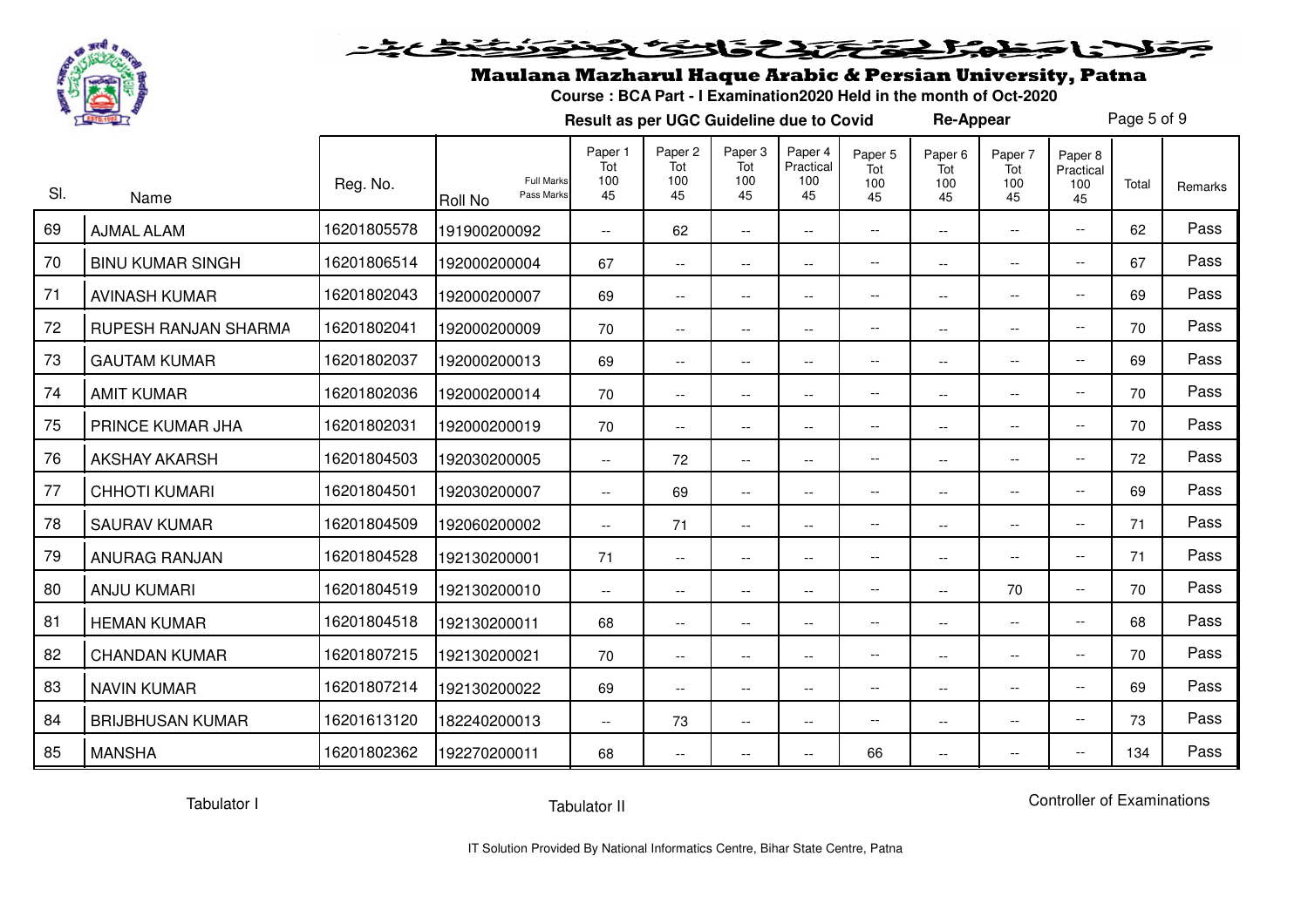

#### <u>متخخخخخ</u> فلانا حطمته فتختط تخافت نكاف

## Maulana Mazharul Haque Arabic & Persian University, Patna

**Course : BCA Part - I Examination2020 Held in the month of Oct-2020**

**Result as per UGC Guideline due to Covid**

Page 6 of 9

**Re-Appear**

| SI. | Name                    | Reg. No.    | <b>Full Marks</b><br>Pass Marks<br><b>Roll No</b> | Paper 1<br>Tot<br>100<br>45 | Paper 2<br>Tot<br>100<br>45 | Paper <sub>3</sub><br>Tot<br>100<br>45 | Paper 4<br>Practical<br>100<br>45 | Paper 5<br>Tot<br>100<br>45 | Paper <sub>6</sub><br>Tot<br>100<br>45 | Paper 7<br>Tot<br>100<br>45 | Paper 8<br>Practical<br>100<br>45 | Total | Remarks |
|-----|-------------------------|-------------|---------------------------------------------------|-----------------------------|-----------------------------|----------------------------------------|-----------------------------------|-----------------------------|----------------------------------------|-----------------------------|-----------------------------------|-------|---------|
| 86  | <b>MD USMAN</b>         | 16201802353 | 192270200019                                      | 65                          | $ -$                        | $\overline{\phantom{a}}$               | $\overline{\phantom{a}}$          | 69                          | $\overline{\phantom{a}}$               | $-$                         | $- -$                             | 134   | Pass    |
| 87  | <b>ANKITA KUMARI</b>    | 16201802343 | 192270200028                                      | 66                          | $\overline{\phantom{a}}$    | $\overline{\phantom{a}}$               | $ -$                              | $\overline{\phantom{a}}$    | $\overline{\phantom{a}}$               | --                          | $\overline{\phantom{a}}$          | 66    | Pass    |
| 88  | <b>ISHRAT JAHAN</b>     | 16201804622 | 192290200017                                      | 64                          | $\overline{\phantom{a}}$    | $\overline{\phantom{a}}$               | $\overline{\phantom{a}}$          | $\qquad \qquad -$           | $\overline{\phantom{a}}$               | $\overline{\phantom{a}}$    | $\overline{\phantom{a}}$          | 64    | Pass    |
| 89  | <b>AFSANA KHATOON</b>   | 16201804614 | 192290200025                                      | 65                          | $\overline{\phantom{a}}$    | $\overline{\phantom{a}}$               | $\overline{\phantom{a}}$          | --                          | $-$                                    | --                          | $\overline{\phantom{a}}$          | 65    | Pass    |
| 90  | RUKHSANA KHATOON        | 16201804613 | 192290200026                                      | 64                          | $\overline{\phantom{a}}$    | $\overline{\phantom{a}}$               | $\overline{\phantom{a}}$          | --                          | $\overline{\phantom{a}}$               | $\overline{\phantom{a}}$    | $\overline{\phantom{a}}$          | 64    | Pass    |
| 91  | <b>MAMTA KUMARI</b>     | 16201804606 | 192290200033                                      | 64                          | $\overline{\phantom{a}}$    | $\overline{\phantom{a}}$               | $\overline{\phantom{a}}$          | --                          | $\overline{\phantom{a}}$               | $\overline{\phantom{a}}$    | $- -$                             | 64    | Pass    |
| 92  | <b>MANZOOR ALAM</b>     | 16201804601 | 192290200038                                      | 62                          | $ -$                        | $\overline{\phantom{a}}$               | $\overline{\phantom{a}}$          | $\overline{\phantom{a}}$    | $\overline{\phantom{a}}$               | $\overline{\phantom{a}}$    | $- -$                             | 62    | Pass    |
| 93  | <b>ANITA KUMARI</b>     | 16201804586 | 192290200052                                      | 63                          | $\overline{\phantom{a}}$    | $\overline{\phantom{a}}$               | $ -$                              | $\overline{\phantom{a}}$    | $\overline{\phantom{a}}$               | $\overline{\phantom{a}}$    | $- -$                             | 63    | Pass    |
| 94  | <b>RANI KUMARI</b>      | 16201804581 | 192290200057                                      | 61                          | $\overline{\phantom{m}}$    | $\overline{\phantom{a}}$               | $-\, -$                           | $\qquad \qquad -$           | --                                     | $\overline{\phantom{a}}$    | $\overline{\phantom{a}}$          | 61    | Pass    |
| 95  | <b>RAKESH KUMAR</b>     | 16201804580 | 192290200058                                      | 61                          | $\overline{\phantom{m}}$    | $\overline{\phantom{a}}$               | $\overline{\phantom{a}}$          | $\overline{\phantom{a}}$    | $\overline{\phantom{a}}$               | --                          | $\overline{\phantom{a}}$          | 61    | Pass    |
| 96  | ABHIJEET KUMAR MISHRA   | 16201614168 | 172480200006                                      | $\overline{\phantom{a}}$    | 76                          | $\overline{\phantom{a}}$               | $\overline{\phantom{a}}$          | $\qquad \qquad -$           | $\overline{\phantom{a}}$               | $\overline{\phantom{a}}$    | $\overline{\phantom{a}}$          | 76    | Pass    |
| 97  | <b>VIKASH KUMAR</b>     | 16201804707 | 192750200054                                      | 73                          | $\overline{\phantom{a}}$    | $\overline{\phantom{a}}$               | $\overline{\phantom{a}}$          | --                          | $\overline{\phantom{a}}$               | $\overline{\phantom{a}}$    | $- -$                             | 73    | Pass    |
| 98  | <b>VISHWAJEET KUMAR</b> | 16201804758 | 192830200022                                      | 69                          | $\overline{\phantom{a}}$    | $\overline{\phantom{a}}$               | $\overline{\phantom{a}}$          | $\overline{\phantom{a}}$    | $-$                                    | $-$                         | $- -$                             | 69    | Pass    |
| 99  | <b>SANDEEP KUMAR</b>    | 16201804757 | 192830200023                                      | 71                          | $ -$                        | $ -$                                   | $ -$                              | $\qquad \qquad -$           | $\overline{\phantom{a}}$               | $-$                         | $\overline{\phantom{a}}$          | 71    | Pass    |
| 100 | SHIVENDRA KAUSHAL       | 16201804775 | 192840200004                                      | $\overline{\phantom{a}}$    | 74                          | $\overline{\phantom{a}}$               | $-\, -$                           | $\qquad \qquad -$           | --                                     | $\overline{\phantom{a}}$    | $\overline{\phantom{a}}$          | 74    | Pass    |
| 101 | <b>RAHUL KUMAR</b>      | 16201804774 | 192840200005                                      | $\overline{\phantom{m}}$    | 71                          | $\overline{\phantom{a}}$               | $\overline{\phantom{a}}$          | $\overline{\phantom{a}}$    | $\qquad \qquad -$                      | --                          | $\overline{\phantom{a}}$          | 71    | Pass    |
| 102 | <b>VISHAL KUMAR</b>     | 16201804773 | 192840200006                                      | $\overline{\phantom{a}}$    | 70                          | $\overline{\phantom{a}}$               | $\overline{\phantom{a}}$          | $\overline{\phantom{m}}$    | --                                     | --                          | $\overline{\phantom{a}}$          | 70    | Pass    |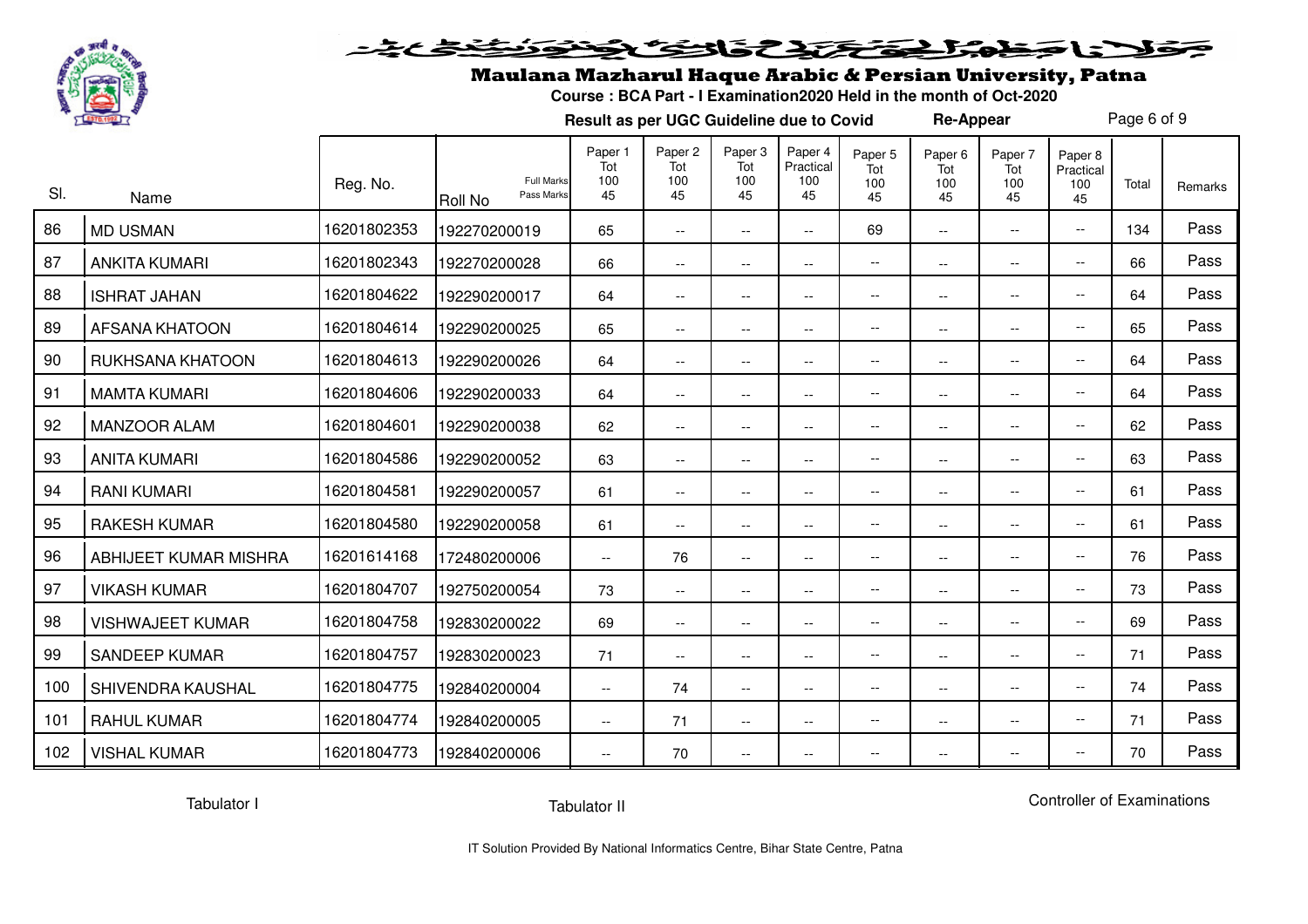

# فلانا وفاشك فتحتذف فالتك فضوئ فنفتح عبثة

### Maulana Mazharul Haque Arabic & Persian University, Patna

**Course : BCA Part - I Examination2020 Held in the month of Oct-2020**

**Result as per UGC Guideline due to Covid**

Page 7 of 9

**Re-Appear**

| SI. | Name                   | Reg. No.    | <b>Roll No</b> | <b>Full Marks</b><br>Pass Marks | Paper 1<br>Tot<br>100<br>45 | Paper 2<br>Tot<br>100<br>45 | Paper 3<br>Tot<br>100<br>45 | Paper 4<br>Practical<br>100<br>45 | Paper 5<br>Tot<br>100<br>45                         | Paper 6<br>Tot<br>100<br>45 | Paper 7<br>Tot<br>100<br>45 | Paper 8<br>Practical<br>100<br>45 | Total | Remarks |
|-----|------------------------|-------------|----------------|---------------------------------|-----------------------------|-----------------------------|-----------------------------|-----------------------------------|-----------------------------------------------------|-----------------------------|-----------------------------|-----------------------------------|-------|---------|
| 103 | <b>ABHISHEK RAJ</b>    | 16201805934 | 192980200051   |                                 | $- -$                       | 73                          | $\overline{\phantom{a}}$    | $\overline{\phantom{a}}$          | $\overline{\phantom{a}}$                            | $\overline{\phantom{a}}$    | $\overline{\phantom{a}}$    | $- -$                             | 73    | Pass    |
| 104 | <b>SATYAM KUMAR</b>    | 16201804791 | 192980200052   |                                 | $\overline{\phantom{a}}$    | 74                          | $\overline{\phantom{a}}$    | $\overline{\phantom{a}}$          | $\overline{\phantom{a}}$                            | $\overline{\phantom{a}}$    | $\overline{\phantom{a}}$    | $\overline{\phantom{a}}$          | 74    | Pass    |
| 105 | <b>MD IMRAN ANSARI</b> | 16201806939 | 193010200001   |                                 | 62                          | $-$                         | $\overline{\phantom{a}}$    | $\overline{\phantom{a}}$          | $\overline{\phantom{a}}$                            | $\overline{\phantom{a}}$    | $\overline{\phantom{a}}$    | $- -$                             | 62    | Pass    |
| 106 | <b>ANSHU KUMARI</b>    | 16201804843 | 193020200023   |                                 | $- -$                       | 73                          | $- -$                       | $\overline{\phantom{a}}$          | $\hspace{0.05cm} \ldots$                            | $\overline{\phantom{a}}$    | $\overline{\phantom{a}}$    | $\overline{\phantom{a}}$          | 73    | Pass    |
| 107 | <b>BABUNTI</b>         | 16201804821 | 193020200045   |                                 | $\overline{\phantom{a}}$    | 74                          | $\overline{\phantom{m}}$    | $\overline{\phantom{a}}$          | $\overline{\phantom{a}}$                            | $\overline{\phantom{a}}$    | $\overline{\phantom{a}}$    | $\overline{\phantom{a}}$          | 74    | Pass    |
| 108 | PAPPU YADAV            | 16201804810 | 193020200056   |                                 | 74                          | $\overline{\phantom{a}}$    | $\overline{\phantom{a}}$    | $\overline{\phantom{a}}$          | $\hspace{0.05cm} \ldots$                            | $\overline{\phantom{a}}$    | $\overline{\phantom{a}}$    | $\overline{\phantom{a}}$          | 74    | Pass    |
| 109 | <b>ANGAD KUMAR</b>     | 16201804803 | 193020200063   |                                 | 74                          | --                          | $\overline{\phantom{a}}$    | $\overline{\phantom{a}}$          | $\hspace{0.05cm} \ldots$                            | $\overline{\phantom{a}}$    | $\overline{\phantom{a}}$    | $\overline{\phantom{a}}$          | 74    | Pass    |
| 110 | <b>ALISA PARWEEN</b>   | 16201804799 | 193020200067   |                                 | 73                          | $-$                         | $-$                         | $\overline{\phantom{a}}$          | $\overline{\phantom{a}}$                            | $\overline{\phantom{a}}$    | $\overline{\phantom{a}}$    | $\overline{\phantom{a}}$          | 73    | Pass    |
| 111 | ASHUTOSH KUMAR SINGH   | 16201804794 | 193020200072   |                                 | 74                          | $\overline{\phantom{a}}$    | $\overline{\phantom{a}}$    | $\overline{\phantom{a}}$          | $\hspace{0.05cm} \ldots$                            | $\overline{\phantom{a}}$    | $\overline{\phantom{a}}$    | $\overline{\phantom{a}}$          | 74    | Pass    |
| 112 | <b>MERAJ ALAM</b>      | 16201706384 | 183050200023   |                                 | 72                          | $-$                         | $\overline{\phantom{a}}$    | $\overline{\phantom{a}}$          | $\overline{\phantom{a}}$                            | $\overline{\phantom{a}}$    | $\overline{\phantom{a}}$    | $\overline{\phantom{a}}$          | 72    | Pass    |
| 113 | SATYENDRA YADAV        | 16201807079 | 193050200002   |                                 | 72                          | $\overline{\phantom{a}}$    | $\overline{\phantom{a}}$    | $\overline{\phantom{a}}$          | $\overline{\phantom{a}}$                            | $\overline{\phantom{a}}$    | $\overline{\phantom{a}}$    | $\overline{\phantom{a}}$          | 72    | Pass    |
| 114 | AMIT KUMAR YADAV       | 16201807078 | 193050200003   |                                 | $\overline{\phantom{a}}$    | 73                          | $\overline{\phantom{a}}$    | $\overline{\phantom{a}}$          | $\overline{\phantom{a}}$                            | $\overline{\phantom{a}}$    | $\overline{\phantom{a}}$    | $\overline{\phantom{a}}$          | 73    | Pass    |
| 115 | <b>ANSHU KUMARI</b>    | 16201807077 | 193050200004   |                                 | 74                          | $-$                         | $\overline{\phantom{a}}$    | $\overline{\phantom{a}}$          | $\overline{\phantom{a}}$                            | $\overline{\phantom{a}}$    | $\overline{\phantom{a}}$    | $\overline{\phantom{a}}$          | 74    | Pass    |
| 116 | <b>RAVISH KUMAR</b>    | 16201807073 | 193050200007   |                                 | 71                          | $-$                         | $\overline{\phantom{a}}$    | $\overline{\phantom{a}}$          | $\hspace{0.05cm} -\hspace{0.05cm} -\hspace{0.05cm}$ | $\overline{\phantom{a}}$    | $\overline{\phantom{a}}$    | $\overline{\phantom{a}}$          | 71    | Pass    |
| 117 | <b>RAJU KUMAR</b>      | 16201807072 | 193050200008   |                                 | 70                          | $-$                         | $\overline{\phantom{a}}$    | $\overline{\phantom{a}}$          | $\overline{\phantom{a}}$                            | $\overline{\phantom{a}}$    | $\overline{\phantom{a}}$    | $\overline{\phantom{a}}$          | 70    | Pass    |
| 118 | <b>ALKA KUMARI</b>     | 16201807071 | 193050200009   |                                 | 72                          | 70                          | $\overline{\phantom{a}}$    | $\overline{\phantom{a}}$          | $\hspace{0.05cm} \ldots$                            | $\overline{\phantom{a}}$    | $\overline{\phantom{a}}$    | $\overline{\phantom{a}}$          | 142   | Pass    |
| 119 | <b>BEAUTY KUMARI</b>   | 16201807070 | 193050200010   |                                 | 71                          | 70                          | $\overline{\phantom{a}}$    | $\overline{\phantom{a}}$          | $\overline{\phantom{m}}$                            | $\overline{\phantom{a}}$    | $\overline{\phantom{a}}$    | $\overline{\phantom{a}}$          | 141   | Pass    |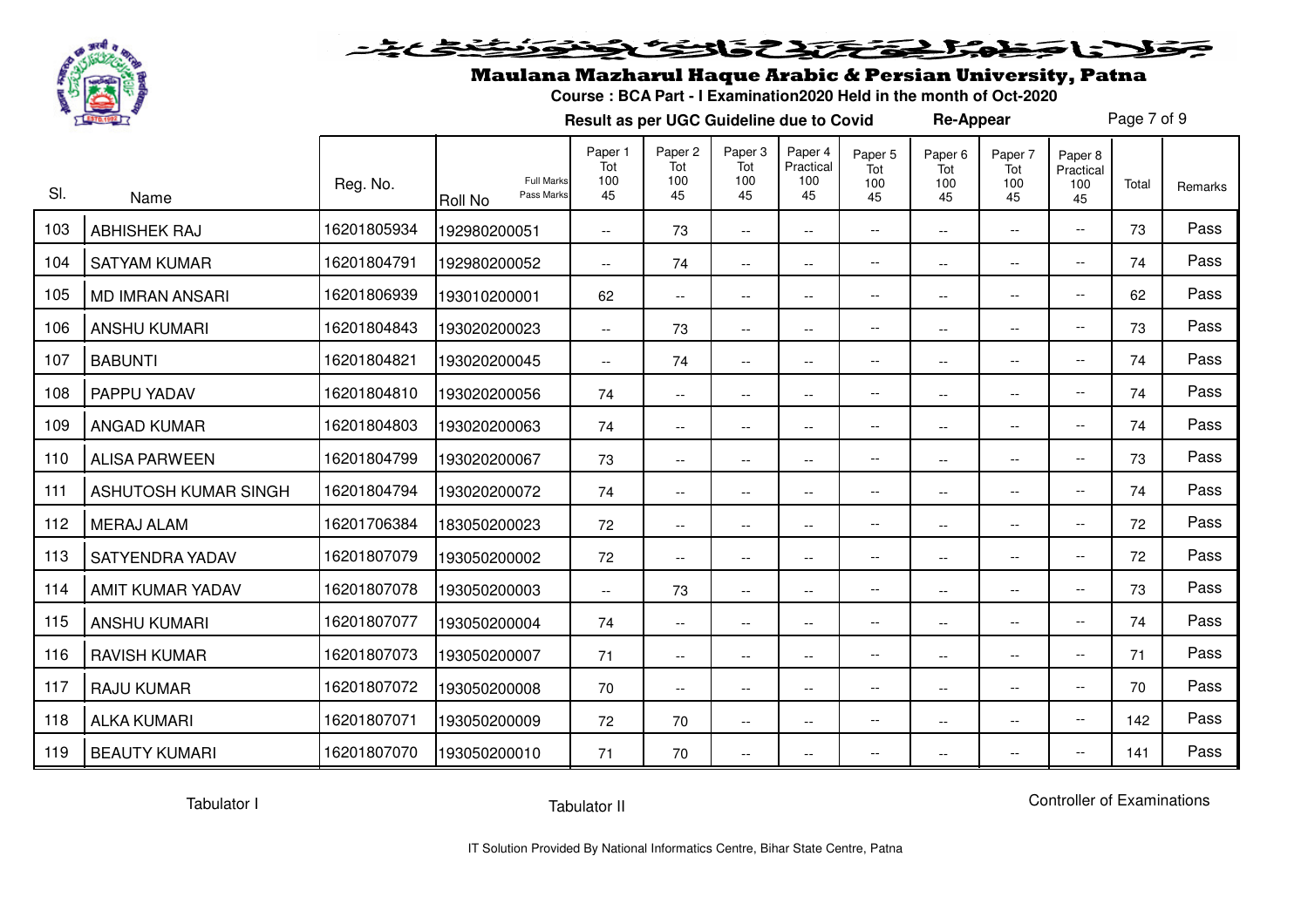

#### <u>متنظیم به</u> فلأناحفه المقتع تذافف فخف

## Maulana Mazharul Haque Arabic & Persian University, Patna

**Course : BCA Part - I Examination2020 Held in the month of Oct-2020**

**Result as per UGC Guideline due to Covid**

Page 8 of 9

**Re-Appear**

| SI. | Name                       | Reg. No.    | <b>Roll No</b> | <b>Full Marks</b><br>Pass Marks | Paper 1<br>Tot<br>100<br>45 | Paper 2<br>Tot<br>100<br>45 | Paper 3<br>Tot<br>100<br>45 | Paper 4<br>Practical<br>100<br>45 | Paper 5<br>Tot<br>100<br>45 | Paper 6<br>Tot<br>100<br>45 | Paper 7<br>Tot<br>100<br>45 | Paper 8<br>Practical<br>100<br>45 | Total | Remarks |
|-----|----------------------------|-------------|----------------|---------------------------------|-----------------------------|-----------------------------|-----------------------------|-----------------------------------|-----------------------------|-----------------------------|-----------------------------|-----------------------------------|-------|---------|
| 120 | <b>VIKAS KUMAR YADAV</b>   | 16201807069 | 193050200011   |                                 | 71                          | 73                          | $\overline{\phantom{a}}$    | $\overline{\phantom{a}}$          | $\overline{\phantom{a}}$    | $\overline{\phantom{a}}$    | $\overline{\phantom{a}}$    | $\overline{\phantom{a}}$          | 144   | Pass    |
| 121 | <b>KARMULLAH NAT</b>       | 16201807067 | 193050200013   |                                 | 70                          | 72                          | $\overline{\phantom{a}}$    | --                                | $\overline{\phantom{a}}$    | $\overline{\phantom{a}}$    | $--$                        | $\overline{\phantom{a}}$          | 142   | Pass    |
| 122 | <b>KALINDI KUMARI</b>      | 16201807059 | 193050200021   |                                 | $\overline{\phantom{a}}$    | 70                          | $\overline{\phantom{a}}$    | --                                | $\overline{\phantom{a}}$    | $\overline{\phantom{a}}$    | $\overline{\phantom{a}}$    | $- -$                             | 70    | Pass    |
| 123 | <b>ADITYA KUMAR</b>        | 16201807056 | 193050200024   |                                 | $\overline{\phantom{a}}$    | 69                          | $\overline{\phantom{a}}$    | $-$                               | $\overline{a}$              | $\overline{\phantom{a}}$    | $\overline{\phantom{a}}$    | $-$                               | 69    | Pass    |
| 124 | <b>VISHAL KUMAR MANJHI</b> | 16201807055 | 193050200025   |                                 | 73                          | 72                          | $\overline{\phantom{a}}$    | $\overline{\phantom{a}}$          | $\overline{\phantom{a}}$    | $\overline{\phantom{a}}$    | $ -$                        | $\overline{\phantom{a}}$          | 145   | Pass    |
| 125 | ABHAY KUMAR YADAV          | 16201807051 | 193050200029   |                                 | 72                          | $\overline{\phantom{a}}$    | $\overline{\phantom{a}}$    | --                                | $\overline{\phantom{a}}$    | $\overline{\phantom{a}}$    | $\overline{\phantom{a}}$    | $\overline{\phantom{a}}$          | 72    | Pass    |
| 126 | MD ZAWED AKHTER            | 16201807049 | 193050200031   |                                 | $\overline{\phantom{a}}$    | 74                          | $\overline{\phantom{a}}$    | $\overline{\phantom{a}}$          | $\overline{\phantom{a}}$    | $\overline{\phantom{a}}$    | $\overline{\phantom{a}}$    | $\overline{\phantom{a}}$          | 74    | Pass    |
| 127 | <b>SUNITA KUMARI</b>       | 16201807046 | 193050200034   |                                 | $\overline{\phantom{a}}$    | 75                          | $\overline{\phantom{a}}$    | $\overline{\phantom{a}}$          | $\overline{\phantom{a}}$    | $\overline{\phantom{a}}$    | $\overline{\phantom{a}}$    | $\overline{\phantom{a}}$          | 75    | Pass    |
| 128 | <b>NAYAN KUMAR</b>         | 16201807044 | 193050200036   |                                 | 71                          | 73                          | $\overline{\phantom{a}}$    | --                                | $\overline{\phantom{a}}$    | $-\,-$                      | $--$                        | $- -$                             | 144   | Pass    |
| 129 | <b>RAMBABU KUMAR</b>       | 16201807043 | 193050200037   |                                 | 69                          | 70                          | $\overline{\phantom{a}}$    | $\overline{\phantom{a}}$          | $\overline{\phantom{a}}$    | $\overline{\phantom{a}}$    | $- -$                       | $\overline{\phantom{a}}$          | 139   | Pass    |
| 130 | PAWAN KUMAR                | 16201807040 | 193050200040   |                                 | $\overline{\phantom{a}}$    | 71                          | $\overline{\phantom{a}}$    | $\qquad \qquad -$                 | $\overline{\phantom{a}}$    | $\overline{\phantom{a}}$    | $-$                         | $- -$                             | 71    | Pass    |
| 131 | RANJAN KUMAR RAM           | 16201807037 | 193050200043   |                                 | $\overline{\phantom{a}}$    | 74                          | $\overline{\phantom{a}}$    | $\overline{\phantom{a}}$          | $-\,-$                      | $\overline{\phantom{a}}$    | $\overline{\phantom{a}}$    | $\overline{\phantom{a}}$          | 74    | Pass    |
| 132 | <b>BABLU KUMAR</b>         | 16201807034 | 193050200046   |                                 | $\overline{\phantom{a}}$    | 74                          | $\overline{\phantom{a}}$    | $-$                               | $\overline{\phantom{a}}$    | $\overline{\phantom{a}}$    | $\overline{\phantom{a}}$    | $\overline{\phantom{a}}$          | 74    | Pass    |
| 133 | RAHUL KUMAR YADAD          | 16201804877 | 193250200006   |                                 | 70                          | $- -$                       | $\hspace{0.05cm} \ldots$    | --                                | 73                          | $\overline{\phantom{a}}$    | $\overline{\phantom{a}}$    | $- -$                             | 143   | Pass    |
| 134 | NIBHA KUMARI               | 16201804876 | 193250200007   |                                 | $\overline{\phantom{a}}$    | $- -$                       | $\overline{\phantom{a}}$    | $- -$                             | 70                          | $\overline{\phantom{a}}$    | $\overline{\phantom{a}}$    | $\overline{\phantom{a}}$          | 70    | Pass    |
| 135 | <b>PINTU KUMAR</b>         | 16201804875 | 193250200008   |                                 | $\overline{\phantom{a}}$    | 74                          | $\overline{\phantom{a}}$    | $\overline{\phantom{a}}$          | 74                          | $\overline{\phantom{a}}$    | $\overline{\phantom{a}}$    | $\overline{\phantom{a}}$          | 148   | Pass    |
| 136 | <b>SANGITA KUMARI</b>      | 16201804874 | 193250200009   |                                 | 72                          | 71                          | $\overline{\phantom{a}}$    | $\overline{\phantom{a}}$          | $\overline{\phantom{m}}$    | $\overline{\phantom{a}}$    | $- -$                       | --                                | 143   | Pass    |